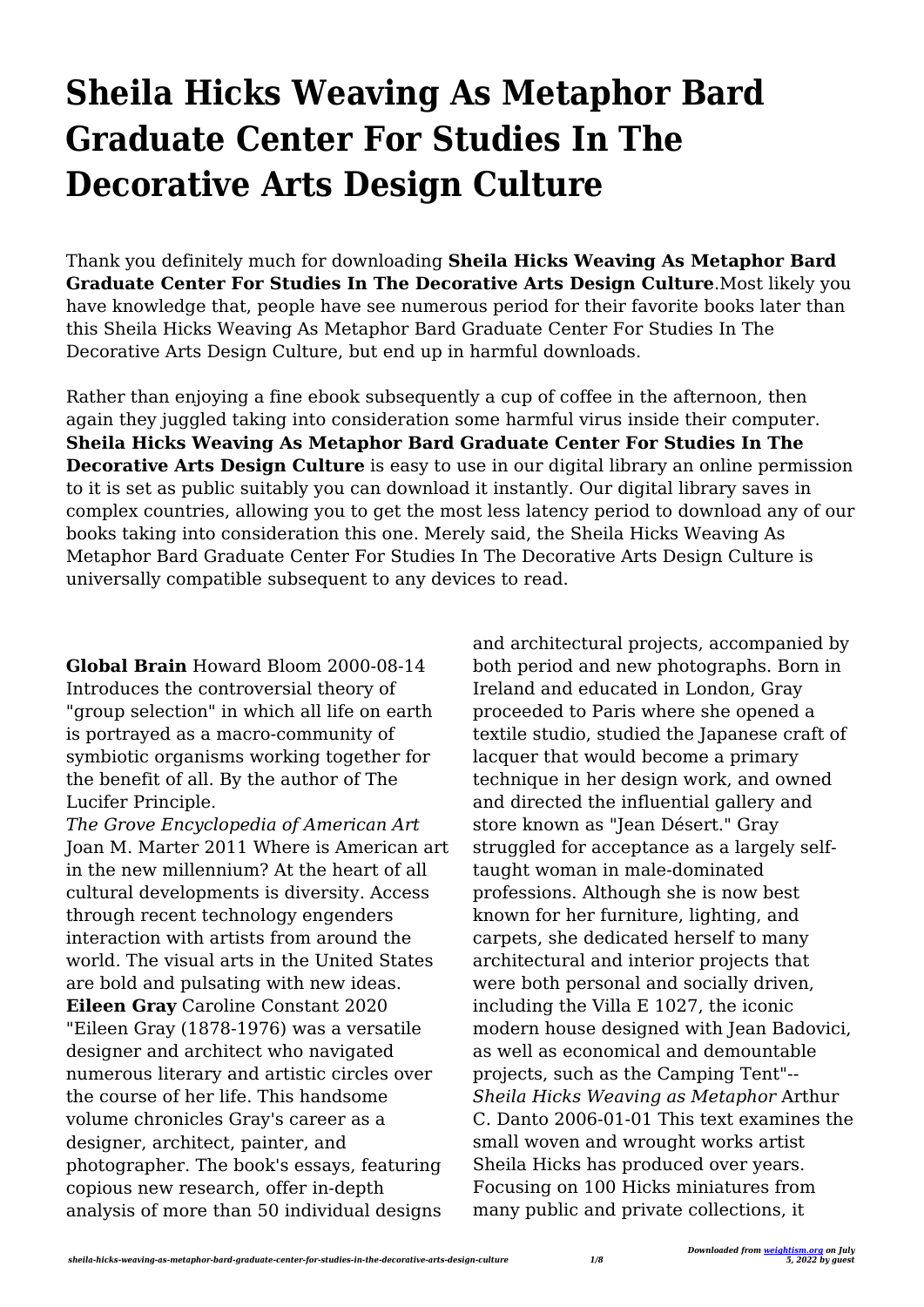includes three informative essays as well as illustrations of the artist's related drawings, photographs and chronology.

*Marimekko* Marianne Aav 2003-01-01 This book - the first comprehensive study of Marimekko designs - presents more than one hundred examples of exuberant Marimekko fashions and home furnishings that gave the company a definitive presence on the world design stage.

*The Roof Garden Commission* Shanay Jhaveri 2021-05-24 Alex Da Corte confronts themes of identity and consumerism in his work, placing familiar objects and cultural icons in surprising and surreal contexts. As Long as the Sun Lasts, his new site-specific work commissioned by The Met for its Iris and B. Gerald Cantor Roof Garden, "introduces" the beloved Sesame Street character Big Bird to the kinetic sculptures of Alexander Calder. As discussed by curator Shanay Jhaveri in his incisive essay, Da Corte's working method entails a deep immersion in art history, popular culture, and his personal story. A second essay by cultural critic Jack Halberstam provides a compelling consideration of As Long as the Sun Lasts in the context of Da Corte's earlier work. In a conversation with Sheena Wagstaff, the artist further discusses his diverse influences, from Renaissance painting to horror films, and elaborates on his imaginative process.

**History of Design** Bard Graduate Center 2013-12-10 A survey of spectacular breadth, covering the history of decorative arts and design worldwide over the past six hundred years

## **Behind Straight Curtains** Katarina Bonnevier 2007

*Artek and the Aaltos* Nina Stritzler-Levine 2016-08-07 "Artek and the Aaltos: Creating a Modern World" will be the first book in the English language on the topic and the most comprehensive to date, drawing its research materials primarily from the archives of Alvar Aalto's architectural firm and Artek. It will expand on the exhibition of the same name through twelve chapters, anchored by essays written by leading scholars of design and architectural history, including Harry Charrington, Juhani Pallasmaa, and Susanna Pettersson, and specific studies of Artek's interior projects, which will include previously unpublished materials. Lavish photography will present the broad range of works on display, many illustrated for the first time, and will provide an unprecedented visual record of the substantial contributions made by Artek to modern interiors, art, and furnishings"-- **Majolica Mania** Susan Weber 2021-01-12 The first comprehensive study of the most important ceramic innovation of the 19th century Colorful, wildly imaginative, and technically innovative, majolica was functional and aesthetic ceramic ware. Its subject matter reflects a range of 19thcentury preoccupations, from botany and zoology to popular humor and the macabre. Majolica Mania examines the medium's considerable impact, from wares used in domestic settings to monumental pieces at the World's Fairs. Essays by international experts address the extensive output of the originators and manufacturers in England—including Minton, Wedgwood, and George Jones—and the migration of English craftsmen to the U.S. New research including information on important American makers in New York, Baltimore, and Philadelphia is also featured. Fully illustrated, the book is enlivened by new photography of pieces from major museums and private collections in the U.S. and Great Britain.

Hand + Made Valerie Cassel Oliver 2010 Hand + Made: The Performative Impulse in Art and Craft assesses the latest developments in the ever-increasing overlap between contemporary art and craft. Through the incorporation of performance, the artists featured in this volume have not only broadened the context and function of the handmade object itself, but also usefully blurred the distinctions between the genres of the performing and sculptural arts. The 19 artists featured in this book have either sought to animate the handmade object by using it as an instrument of performance; to extend its impact through public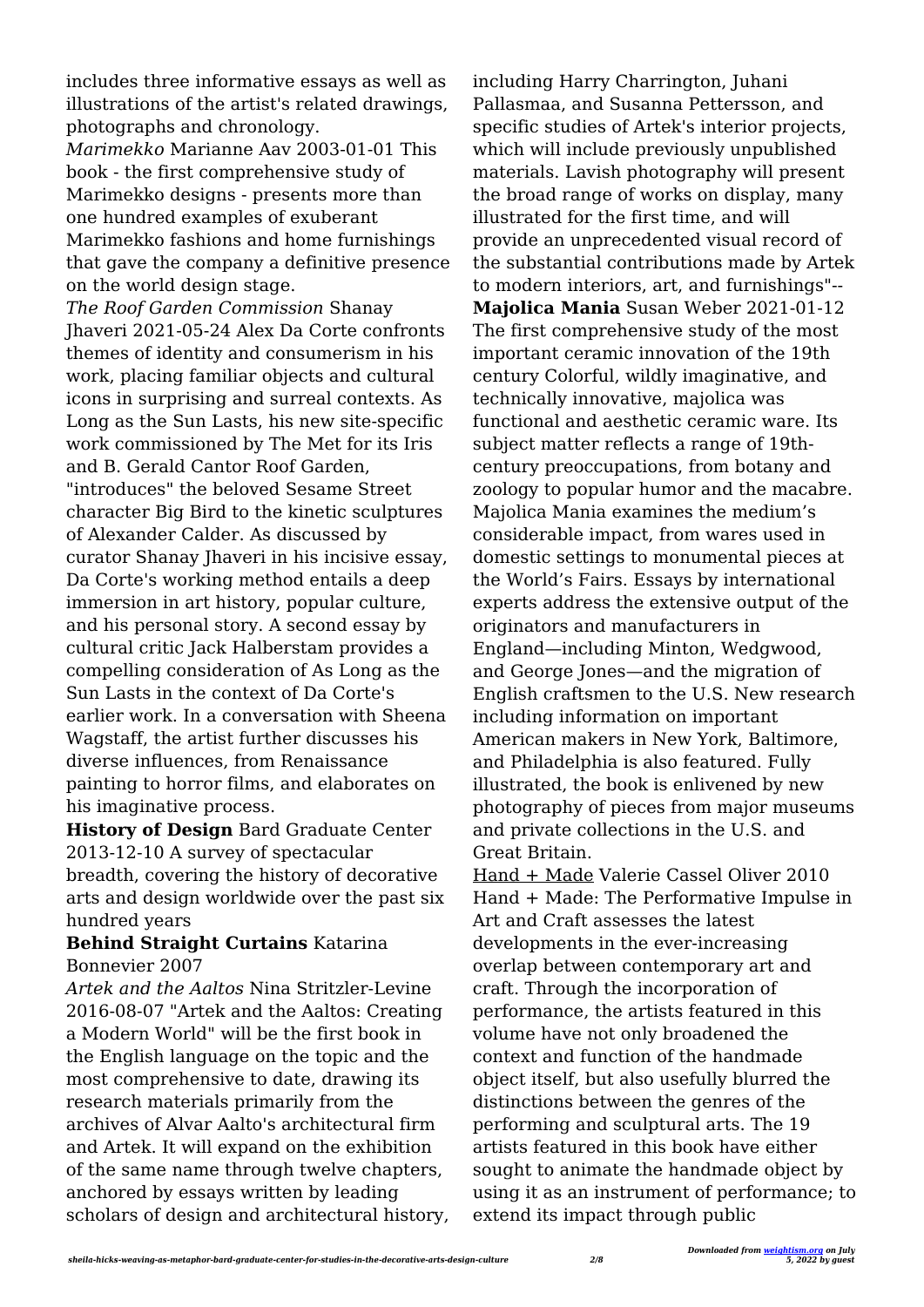interventions; or to propose their works as residuals of spectacles or happenings. The participating artists are B Team, Conrad Bakker, Nick Cave, Cat Chow, Sonya Clark, Gabriel Craig, Theaster Gates, Cynthia Giachetti, Ryan Gothrup, Sabrina Gschwandtner, Lauren Kalman, Christy Matson, James Melchert, Yuka Otani, Sheila Pepe, Michael Rea, Anne Wilson, Saya Woolfalk, and Bohyun Yoon. Le Japon Artistique 2013-05-07 Celebrating an era of dynamic and creative crosspollination between Japanese design and European Art Nouveau at theturn of the last century, Le Japon Artistique features stunning floral imagery drawn from a variety of rare books held in the collection of the Museum of Fine Arts, Boston. Seldom seen outside the museum context, these lush botanical motifs are as visually enchanting as they are significant in the arc of Japanese art history. This treat for art and design lovers is the perfect pick for springtime gift giving.

The Writer's Journey Christopher Vogler 1999 The Writer's Journey is an insider's guide to how master storytellers from Hitchcock to Spielberg have used mythic structure to create powerful stories. This new edition includes analyses of latest releases such as The Full Monty. *The language of empire* Robert Macdonald 2017-03-01

Thomas Jeckyll Susan Weber Soros 2003 "Susan Weber Soros and Catherine Arbuthnott examine Jeckyll's most important architectural commissions, among them the extravagant five-story Cambridge town house known as Rance's Folly. They also discuss the interiors he designed - some of the most captivating and evocative Aesthetic Movement rooms of his time - which included the famous Peacock Room created for shipping magnate Frederick Richards Leyland, and later decorated by James McNeill Whistler. The book also considers Jeckyll's remarkable furniture and metalwork designs, for which he is best-known today, including the Four Seasons gates, which were exhibited and highly praised at the Exhibition Universelle,

Paris, in 1867 and the Weltaustellung, Vienna, in 1873."--BOOK JACKET. Handbook of Economics and Ethics Jan Peil 2009-01-01 This volume pulls together a remarkable collection of contributors designed to challenge the positivenormative dichotomy in economic methodology. . . The intent of this publication is to provide a reference manual for those seeking insights into the connections between economics and ethics. It succeeds in that goal and should become a starting point for anyone who believes that mainstream economics needs methodological reorientation. . . Anyone interested in ethics and economic methodology would do well to have this reference book handy. Highly recommended. J. Halteman, Choice This new Handbook of Economics and Ethics makes a substantial contribution as a wideranging up-to-date reference work, including original developments, on these two fundamentally interconnected fields. This contribution is particularly timely, given the increasing attention being paid to economics as a moral science. The Handbook contains seventy-five expert entries on subjects ranging from the history of economics and philosophy to conceptual analysis of ethics in various aspects of modern economics, while representing a diversity of views. Sheila Dow, University of Stirling, UK The Handbook of Economics and Ethics portrays an understanding of economic methodology in which facts and values, though distinct, are closely interconnected in a variety of ways. From theory building to data collection, and from modelling to policy evaluation, this encyclopaedic Handbook is at the intersection of economics and ethics. Irene van Staveren and Jan Peil bring together 75 unique and original papers to provide up-todate insights on topics such as markets, globalization, human development, rationality, efficiency, and corporate social responsibility. The book presents contributions from an array of international scholars using methodological and theoretical approaches, and convincingly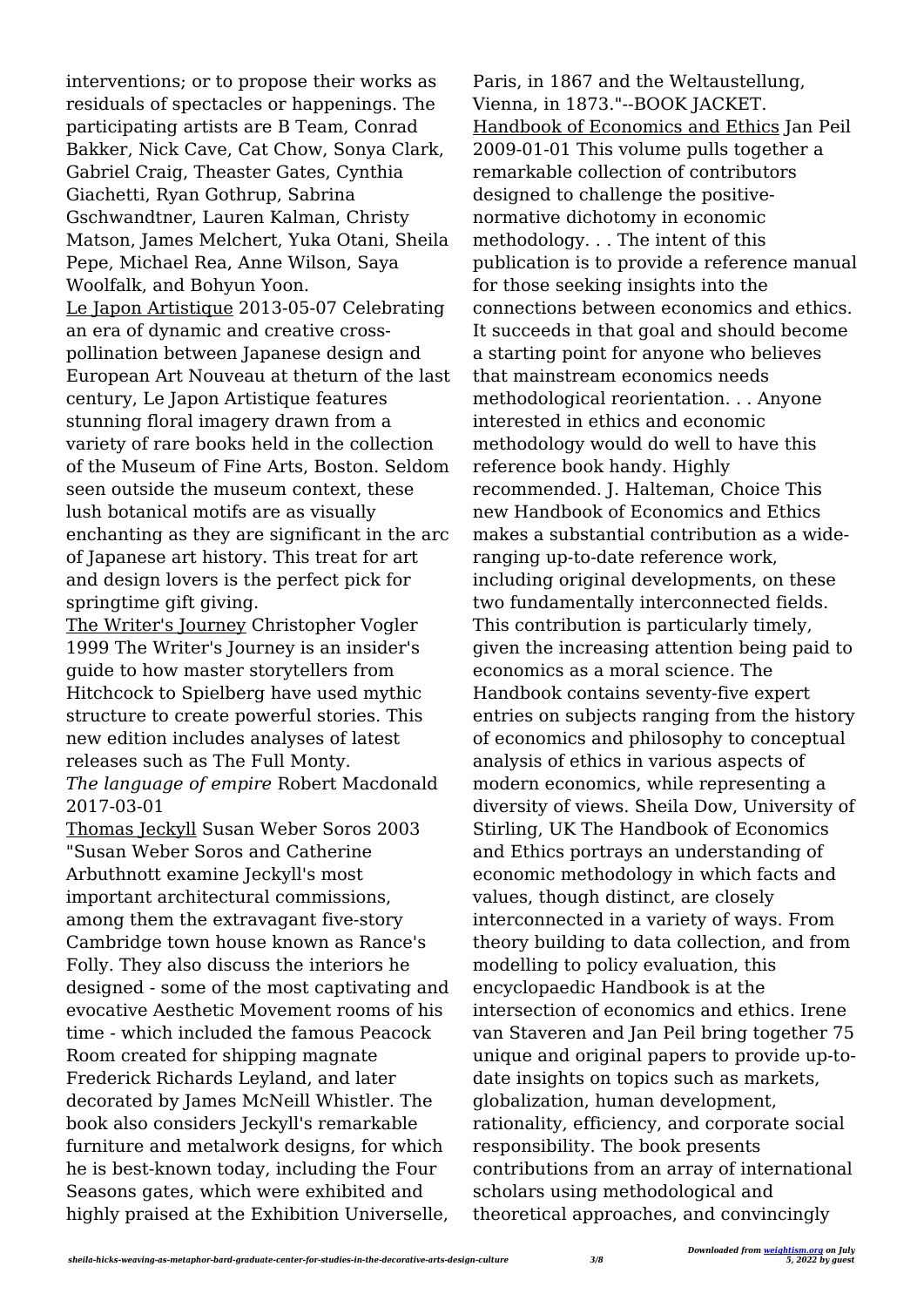demonstrates the death of the positive/normative dichotomy that so long held economics in its grip. This invaluable resource will strongly appeal to students of economics and economic methodology, philosophy of science and ethics. It will also be of great benefit to academics and policymakers involved in economic policies and ethics.

Cultural Histories of the Material World Peter N. Miller 2013-07-23 All across the humanities fields there is a new interest in materials and materiality. This is the first book to capture and study the "material turn" in the humanities from all its varied perspectives. Cultural Histories of the Material World brings together top scholars from all these different fields—from Art History, Anthropology, Archaeology, Classics, Folklore, History, History of Science, Literature, Philosophy—to offer their vision of what cultural history of the material world looks like and attempt to show how attention to materiality can contribute to a more precise historical understanding of specific times, places, ways, and means. The result is a spectacular kaleidoscope of future possibilities and new perspectives. Conserving Active Matter Peter Miller 2022-02-24 Considers the future of conservation and its connection to the human sciences. This volume brings together the findings from a five-year research project that seeks to reimagine the relationship between conservation knowledge and the humanistic study of the material world. The project, "Cultures of Conservation," was supported by the Andrew W. Mellon Foundation and included events, seminars, and an artist-in-residence. The effort to conserve things amid change is part of the human struggle with the nature of matter. For as long as people have made things and kept things, they have also cared for and repaired them. Today, conservators use a variety of tools and categories developed over the last one hundred and fifty years to do this work, but in the coming decades, new kinds of materials and a new scale of change will

pose unprecedented challenges. Looking ahead to this moment from the perspectives of history, philosophy, materials science, and anthropology, this volume explores new possibilities for both conservation and the humanities in the rethinking of active matter.

**Bruno Mathsson** Dag Widman 2006-01-01 A complete survey of the life and work of master designer Bruno Mathsson, whose archetypal Modernist chair is admired worldwide The sensuously undulant lines of Bruno Mathsson's furniture designs made him one of the leading figures of Swedish modernism in the 1930s. Chairs that adapted to their occupant with graceful natural curves became his trademark and have been in continuous production for more than fifty years. In his less familiar architectural work, Mathsson (1907-1988) applied the same principles of innovative comfortable living. Throughout his work the connections between design and ergonomics, aesthetics and innovative materials, energy saving and environmental concerns resonate for designers today. This book surveys Mathsson's output as an architect and designer as well as his relationships with American architects and designers including Frank Lloyd-Wright, Charles and Ray Eames, and Hans Knoll. Extensive illustrations include unpublished photographs of his Mathsson's work in situ. *Finnish Modern Design* Marianne Aav 1998-01-01 This beautiful book examines the design achievements of Finland over the past seven decades, focusing on the central and decisive role played by Modernism. It discusses the work of such renowned architects and designers as Alvar Aalto and Kaj Franck, as well as of manufacturers, including Arabia and Marimekko.

**Artists and the Rothko Chapel** Frauke V. Josenhans 2021-05-11 A celebration of Houston's Rothko Chapel on its fiftieth anniversary, featuring work by contemporary artists responding to its continuing impact Artists and the Rothko Chapel celebrates the legacy of the Rothko Chapel in Houston and globally since its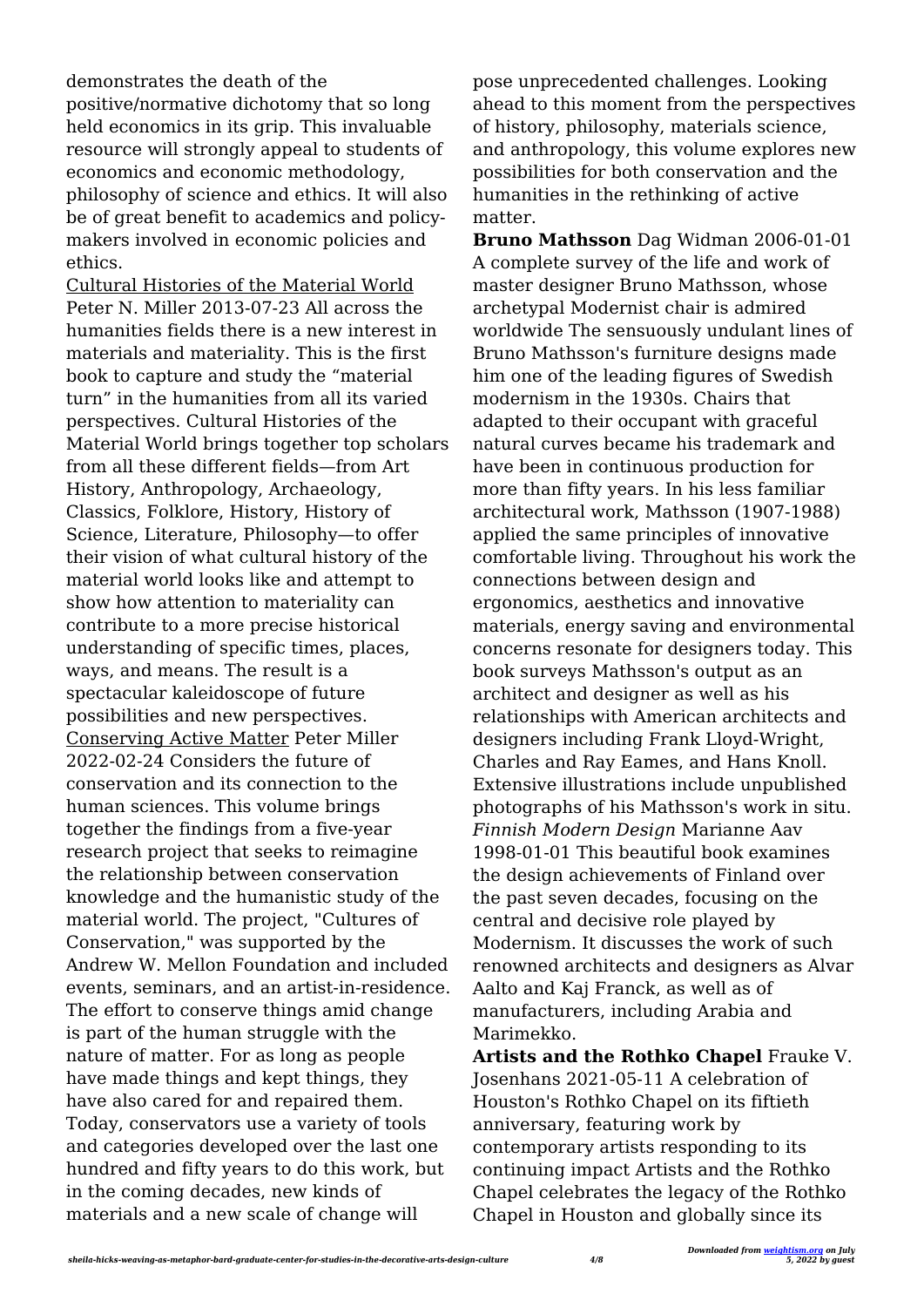founding in 1971. It features recent work by four contemporary artists who have drawn inspiration from the Chapel--Sam Gilliam, Sheila Hicks, Shirazeh Houshiary, and Byron Kim--and illustrates the 1975 exhibition Marden, Novros, Rothko: Painting in the Age of Actuality shown at Rice University. The volume includes interviews with Brice Marden and David Novros, statements from the artists about their work's relationship to the Chapel, and reflections from local figures on spirituality, identity, and equality. With new photography of the installations and of the recently restored Chapel, this book is a testament to the enduring impact of the non-denominational space Rothko created. **Waterweavers** Bard Graduate Center: Decorative Arts, Design History, Material Culture 2014

**Sheila Hicks** Karin Campbell 2016 Drawing on global weaving traditions, the history of painting and sculpture, graphic design, and architecture, Sheila Hicks has redefined how fiber is used to create art, influencing a generation of artists. Sheila Hicks: Material Voices explores sixty years of her prolific career through four diverse perspectives. Karin Campbell considers how Hicks's oeuvre has taken shape over time and highlights the essential links between the artist's work and lived experience. Ted Kooser reflects on the aesthetic and poetic power Hicks's work, while Jason Farago delves into Hicks's incomparable eye for color. Finally, a conversation between the artist and Monique Lévi-Strauss looks back to formative experiences from early in Hicks's life and career.

**Josef Frank, Architect and Designer**

Josef Frank 1996 The architect and interior designer Josef Frank (1885-1967) charted a version of modernism that expressed a unique view of the modern home, the single-family house, and its furnishings. This work tries to reveal the full scope of Frank's interpretation of the modern movement.

**Staging Fashion, 1880-1920** Lenard R. Berlanstein 2012 Catalog published in

conjunction with the exhibition, Staging Fashion, 1880-1920: Jane Hading, Lily Elsie, Billie Burke, held at the Bard Graduate Center: Decorative Arts, Design History, Material Culture, from January 17, 2012, through April 8, 2012.

**The Worlds of Langston Hughes** Vera M. Kutzinski 2012-10-15 The poet Langston Hughes was a tireless world traveler and a prolific translator, editor, and marketer. Translations of his own writings traveled even more widely than he did, earning him adulation throughout Europe, Asia, and especially the Americas. In The Worlds of Langston Hughes, Vera Kutzinski contends that, for writers who are part of the African diaspora, translation is more than just a literary practice: it is a fact of life and a way of thinking. Focusing on Hughes's autobiographies, translations of his poetry, his own translations, and the political lyrics that brought him to the attention of the infamous McCarthy Committee, she shows that translating and being translated—and often mistranslated—are as vital to Hughes's own poetics as they are to understanding the historical network of cultural relations known as literary modernism. As Kutzinski maps the trajectory of Hughes's writings across Europe and the Americas, we see the remarkable extent to which the translations of his poetry were in conversation with the work of other modernist writers. Kutzinski spotlights cities whose role as meeting places for modernists from all over the world has yet to be fully explored: Madrid, Havana, Buenos Aires, Mexico City, and of course Harlem. The result is a fresh look at Hughes, not as a solitary author who wrote in a single language, but as an international figure at the heart of a global intellectual and artistic formation.

**The Islands of Benoît Mandelbrot** Nina Samuel 2012 Over the past few decades, the "pictorial turn" in the natural sciences, prompted by the computer's capacity to produce visual representations, has generated considerable theoretical interest. Poised between their materiality and the abstract level they are meant to convey,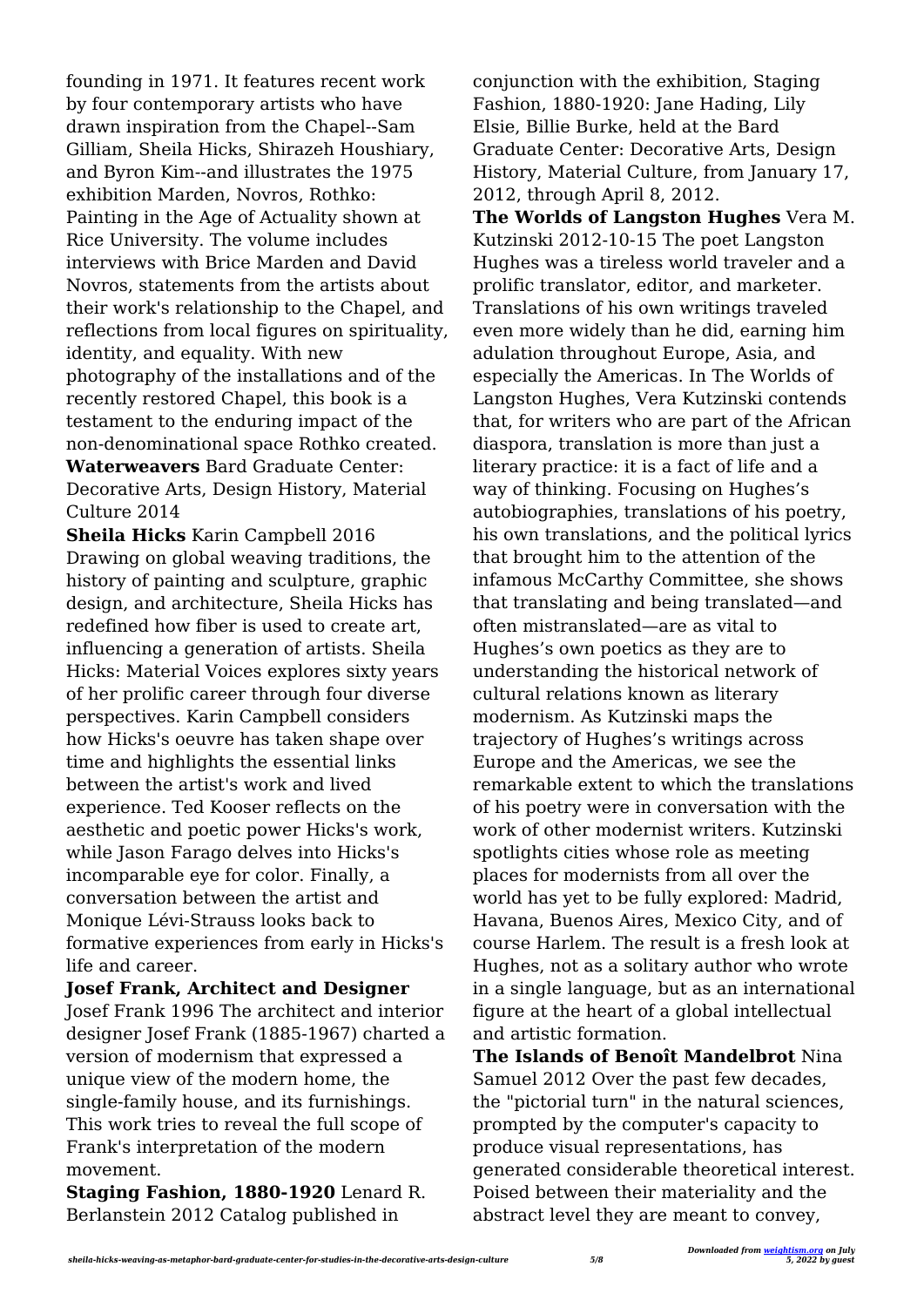scientific images are always intersections of form and meaning. Benoît Mandelbrot (1924–2010), one of the best-known producers of digital images in scientific and industrial research, was particularly curious about the ways in which the materiality of scientific representation was able to influence the development of the ideas and abstractions the images embodied. Using images and objects found in Mandelbrot's office, this book questions the relationship between the visual and scientific reasoning in fractal geometry and chaos theory, among the most popular fields to use digital scientific imagery in the past century. These unpublished materials offer new connections between the material world and that of mathematical ideas. Work by Adrien Douady and Otto Rössler provides historical depth to the analysis. *Limp Bindings from the Vatican Library* Monica Langwe 2013

#### **Sheila Hicks - Weaving As Metaphor**

Nina Stritzler-levin 2018-01-10 This intriguing book examines the small woven and wrought works artist Sheila Hicks has produced for the past fifty years. With their distinctive colors, thoughtful compositions, and narrative, these miniature creations reveal the emergence and continuity of the artist's approach to her work. Internationally recognized for her mastery of a textile vocabulary of extremely different scales--sculpture, tapestry, site specific commissions for public spaces, environments of recuperated clothing and uniforms, and more--Hicks has thoughtfully crafted miniatures throughout her nomadic career. The palm-sized works present a record of her remarkable and personal journeys. Focusing on some one hundred miniatures from public and private collections, the book demonstrates the breadth of Hicks's concerns: her persistent inquiry into the mysteries of color, her playful yet reverential subversions of weaving traditions, her surprising range of materials, and her exploration of new technology. From initial experiments based on pre-Columbian weaving structures to a 2005 sculptural project using ninety colors

of synthetic filaments, these small works offer a unique opportunity to access and examine the artist's conceptual and technical forays. The volume includes informative essays by Arthur C. Danto, Joan Simon, and Nina Stritzler-Levine as well as illustrations of the artist's working tools, related drawings, photographs, and chronology.

Central to Their Lives Lynne Blackman 2018-06-20 Looking back at her lengthy career just four years before her death, modernist painter Nell Blaine said, "Art is central to my life. Not being able to make or see art would be a major deprivation." The Virginia native's creative path began early, and, during the course of her life, she overcame significant barriers in her quest to make and even see art, including serious vision problems, polio, and paralysis. And then there was her gender. In 1957 Blaine was hailed by Life magazine as someone to watch, profiled alongside four other emerging painters whom the journalist praised "not as notable women artists but as notable artists who happen to be women." In Central to Their Lives, twentysix noted art historians offer scholarly insight into the achievements of female artists working in and inspired by the American South. Spanning the decades between the late 1890s and early 1960s, this volume examines the complex challenges these artists faced in a traditionally conservative region during a period in which women's social, cultural, and political roles were being redefined and reinterpreted. The presentation—and its companion exhibition—features artists from all of the Southern states, including Dusti Bongé, Anne Goldthwaite, Anna Hyatt Huntington, Ida Kohlmeyer, Loïs Mailou Jones, Alma Thomas, and Helen Turner. These essays examine how the variables of historical gender norms, educational barriers, race, regionalism, sisterhood, suffrage, and modernism mitigated and motivated these women who were seeking expression on canvas or in clay. Whether working from studio space, in spare rooms at home, or on the world stage, these artists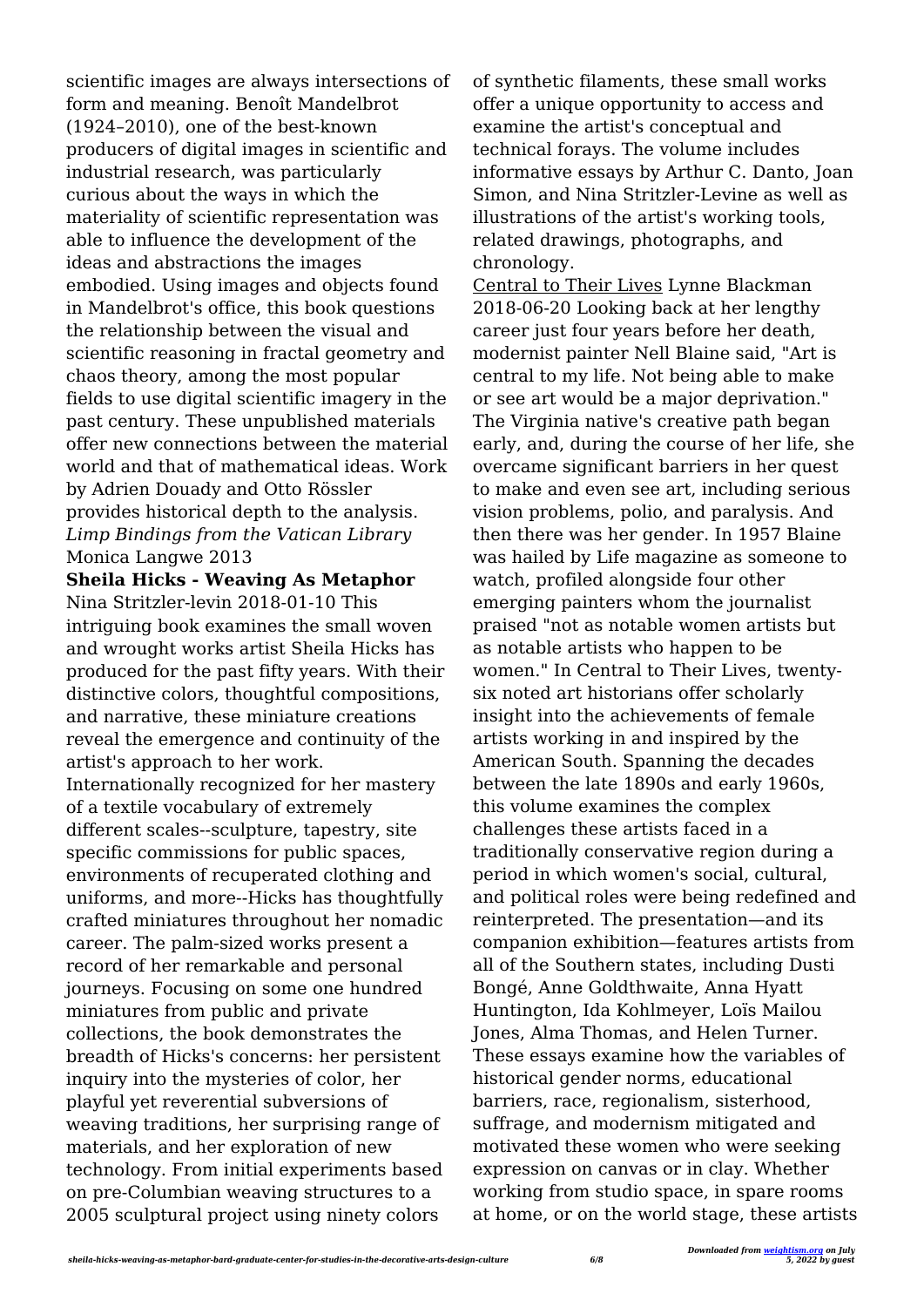made remarkable contributions to the art world while fostering future generations of artists through instruction, incorporating new aesthetics into the fine arts, and challenging the status quo. Sylvia Yount, the Lawrence A. Fleischman Curator in Charge of the American Wing at the Metropolitan Museum of Art, provides a foreword to the volume. Contributors:Sara C. ArnoldDaniel BelascoLynne BlackmanCarolyn J. BrownErin R. Corrales-DiazJohn A. CuthbertJuilee DeckerNancy M. DollJane W. FaquinElizabeth C. HamiltonElizabeth S. HawleyMaia JalenakKaren Towers KlacsmannSandy McCainDwight McInvaillCourtney A. McNeilChristopher C. OliverJulie PierottiDeborah C. PollackRobin R. SalmonMary Louise Soldo SchultzMartha R. SeverensEvie TorronoStephen C. WicksKristen Miller Zohn

#### **Whistler's Etchings** Sir Frederick Wedmore 1899

*Archaeology* Bjørnar Olsen 2012-11-19 "This book exhorts the reader to embrace the materiality of archaeology by recognizing how every step in the discipline's scientific processes involves interaction with myriad physical artifacts, ranging from the camel-hair brush to profile drawings to virtual reality imaging. At the same time, the reader is taken on a phenomenological journey into various pasts, immersed in the lives of peoples from other times, compelled to engage their senses with the sights, smells, and noises of the publics and places whose remains they study. This is a refreshingly original and provocative look at the meaning of the material culture that lies at the foundation of the archaeological discipline."—Michael Brian Schiffer, author of The Material Life of Human Beings "This volume is a radical call to fundamentally rethink the ontology, profession, and practice of archaeology. The authors present a closely reasoned, epistemologically sound argument for why archaeology should be considered the discipline of things, rather than its more commonplace definition as the study of the human past through material traces. All

scholars and students of archaeology will need to read and contemplate this thoughtprovoking book."—Wendy Ashmore, Professor of Anthropology, UC Riverside "A broad, illuminating, and well-researched overview of theoretical problems pertaining to archaeology. The authors make a calm defense of the role of objects against tedious claims of 'fetishism.'"—Graham Harman, author of The Quadruple Object **French Fashion, Women, and the First World War** Maude Bass-Krueger 2019 An unprecedented examination of the impact of fashion on society in France throughout the Great War This fascinating exploration of French women's fashion during World War I is the first in-depth consideration of the role that fashion played in the upheaval of French society between 1914 and 1918. As the fashion industry--the second largest industry in the country--mobilized to help the war effort, Parisian couture houses introduced new styles, aggressively disseminated information through magazines, and strengthened their propaganda efforts overseas. Women of all social classes adapted their garments to the wartime lifestyle, and practicality was increasingly introduced in the form of pockets and "sportswear" textiles like jersey. While women were heralded for contributing to the war effort, the clothes they wore while doing so often provoked debates, particularly when their attire was seen as too masculine or militaristic. With focused studies of wartime garments such as skirt suits, nurse's uniforms, work overalls, and mourning clothes, this volume brings to life the passionate debates that roiled the French fashion industry and reveals the extent to which fashion was a hotly contested topic and a barometer for social tensions throughout this tumultuous era.

On Weaving Anni Albers 2003-01-01 This survey of textile fundamentals and methods, written by the foremost textile artist of the 20th century, covers hand weaving and the loom, fundamental construction and draft notation, modified and composite weaves, early techniques of